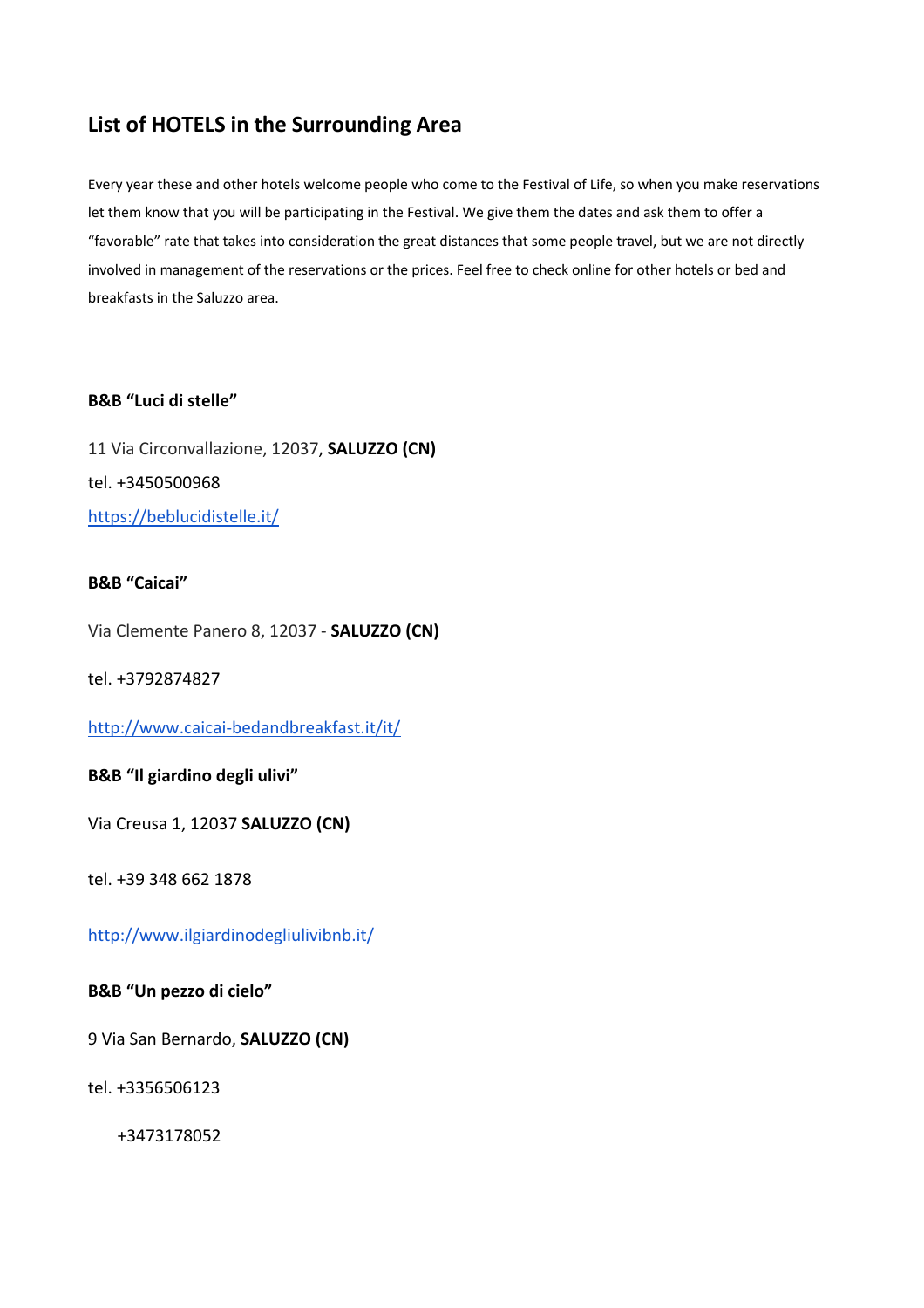**HOTEL ANTICHE MURA**

via Palazzo di Città 75 – 12037 – **SALUZZO (CN)**

tel. +39 0175 46744

www.antichemurasaluzzo.com

**ALBERGO PERSICO**

vicolo Mercati 10 – 12037 – **SALUZZO (CN)**

tel. +39 0175 41213 – fax +39 0175 248075

albergo.persico@virgilio.it

www.albergopersico.net

**OSTELLO DEL PO** (distance from Saluzzo **9 km**)

Regione Paracollo 29 – 12037 – **SALUZZO (CN)**

Tel +3471058737

info@ostellodelpo.org

www.ostellodelpo.org

**HOTEL CERETTO** (distance from Saluzzo **10 km**)

Frazione San Martino 17 – 12022 --- **BUSCA (CN)**

Tel +39 0171 945437 – Fax +39 0171 943256

info@hotelceretto.it

www.hotelceretto.it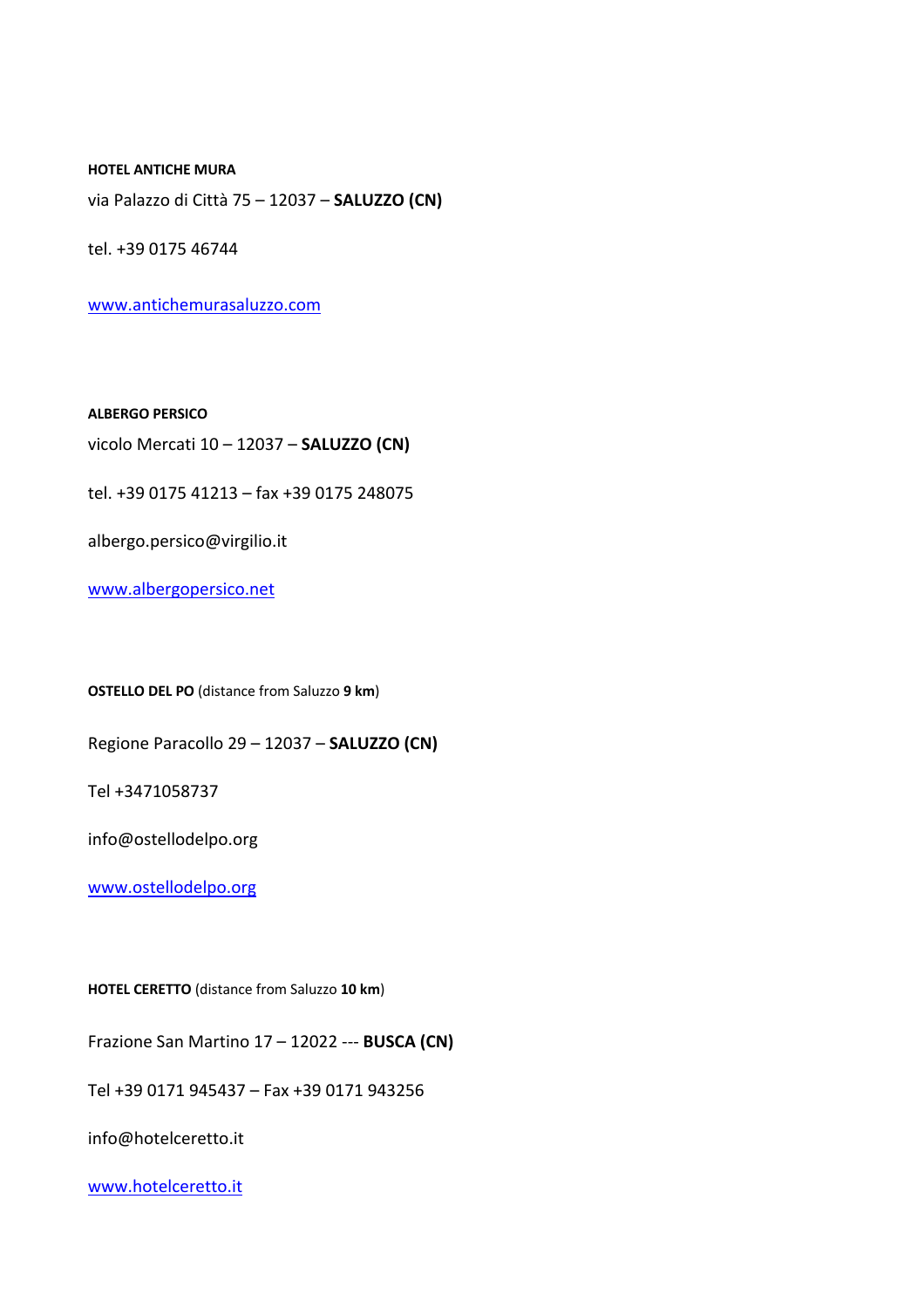**VILLA COSMERA** (distance from Saluzzo **18 Km**)

via Alba 31 -•- 12038 -•- **SAVIGLIANO (CN)**

tel. +39 0172 726349 --- fax +39 0172 725664

ronco.mauro@tiscali.it

www.motelcosmera.com

**GIARDINO DEI TIGLI** (distance from Saluzzo **24 Km**)

frazione di Cussanio 16/b---12045---**FOSSANO(CN)**

tel. +39 0172 691575 --- fax +39 0172 694963

info@giardinodeitigli.com

www.giardinodeitigli.com

**HOTEL QUADRIFOGLIO** (distance from Saluzzo **25 km**)

Via Circonvallazione 20 ---**CARAGLIO (CN)**

Tel +39 0171 817666 – +39 0171 618581 – Fax +39 0171 817666

info@hotelquadrifoglio.it

www.hotelquadrifoglio.it

**HOTEL ROMANISIO** (distance from Saluzzo **28 km**)

Via Mons. Saracco 1 --- **FOSSANO (CN)**

Tel +39 0172 694779 – Fax +39 0172 657275

info@hotelromanisio.it

www.hotelromanisio.it